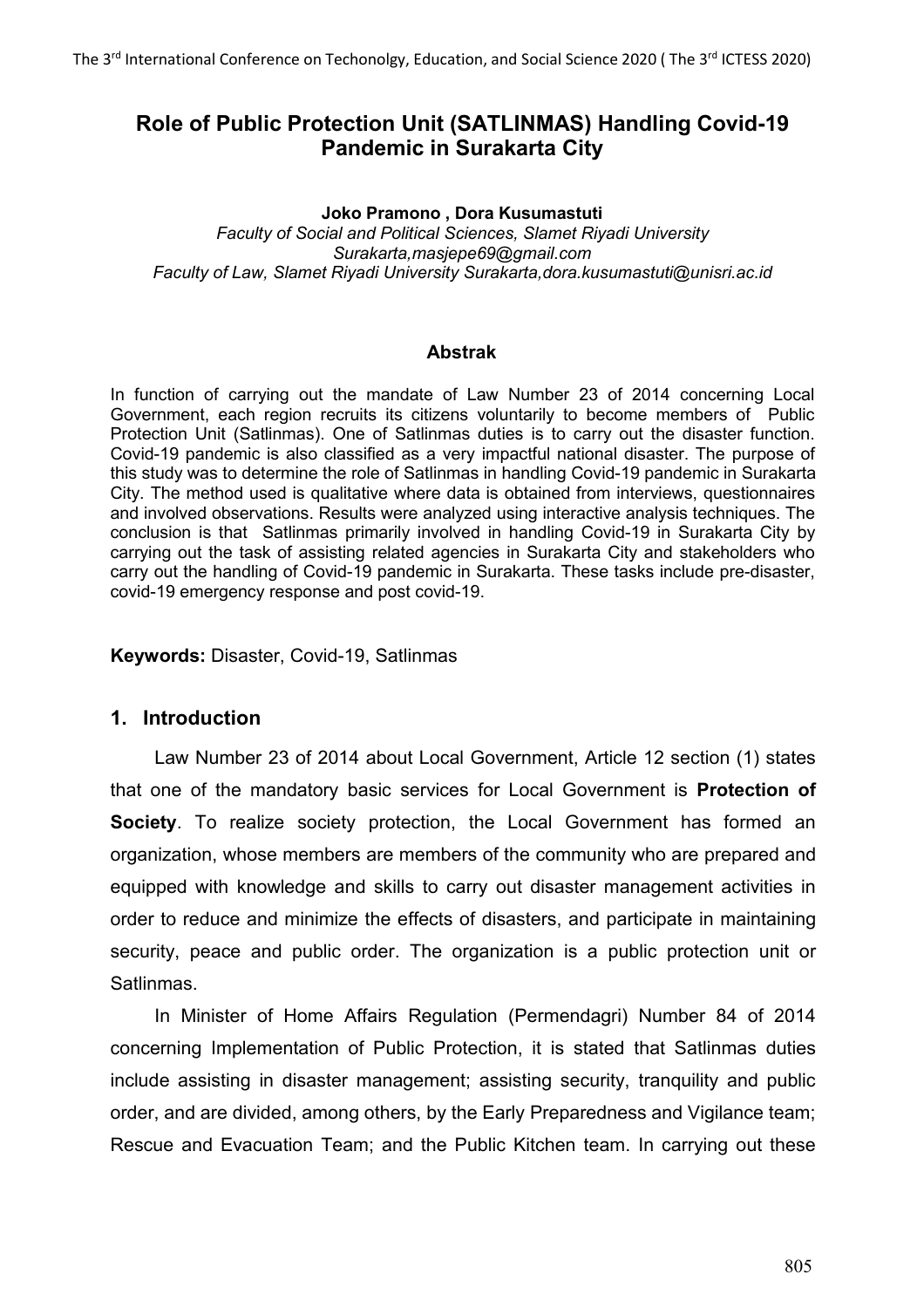disaster tasks, Satlinmas role is divided into pre-disaster, disaster emergency response and post-disaster stages.

Since the stipulation of Covid-19 pandemic as a national disaster (Ririn: 2020) which was declared through Presidential Decree Number 12 of 2020 on Stipulation of Non-Natural Disasters of the Spread of COVID-19 as a National Disaster. In the Presidential Decree, it stipulates that the management of the national disaster caused by the spread of Corona Virus Disease 2019 (COVID-19) is to be conducted by the Task Force for the Acceleration of the Management of Corona Virus Disease 2019 (COVID-I9) under Presidential Decree Number 7 of 2020 on The Task Force for the Acceleration of the Management of Corona Virus Disease 2019 (COVID-19) as amended by Presidential Decree Number 9 of 2020 on the Amendment to Presidential Decree Number 7 of 2020 on The Task Force for the Acceleration of the Management of the Corona Virus Disease 2019 (COVID-19) through synergy between ministries / institutions and local governments. This is mentioned in the second point in the Presidential Decree. As a follow-up at the Local Government level, this presidential decree also gives orders to Governors, Regents and Mayors as the Heads of the Task Force for the Acceleration of the Management of Corona Virus Disease 2019 (COVID-I9) in the regions, in setting policies in their respective regions, must pay attention to the policies of the Central Government.

Satlinmas as one of the parts that carry out disaster tasks, also has a role in overcoming the impact of the COVID-19 pandemic disaster. So that in this study, it will be explained how the role of Satlinmas of Surakarta City in handling the Covid-19 pandemic.

## **2. Research Methods**

Research was carried out at Satlinmas of Surakarta City, with data sources being primary data from Satlinmas members, Civil Service Police Unit, Regional Disaster Management Authority, Indonesian Red Cross, Social Service, and disaster stakeholders involved. The primary data was obtained through interviews, involved observations, focus group discussions and questionnaires. Data obtained were analyzed qualitatively and used interactive analysis techniques to draw conclusions.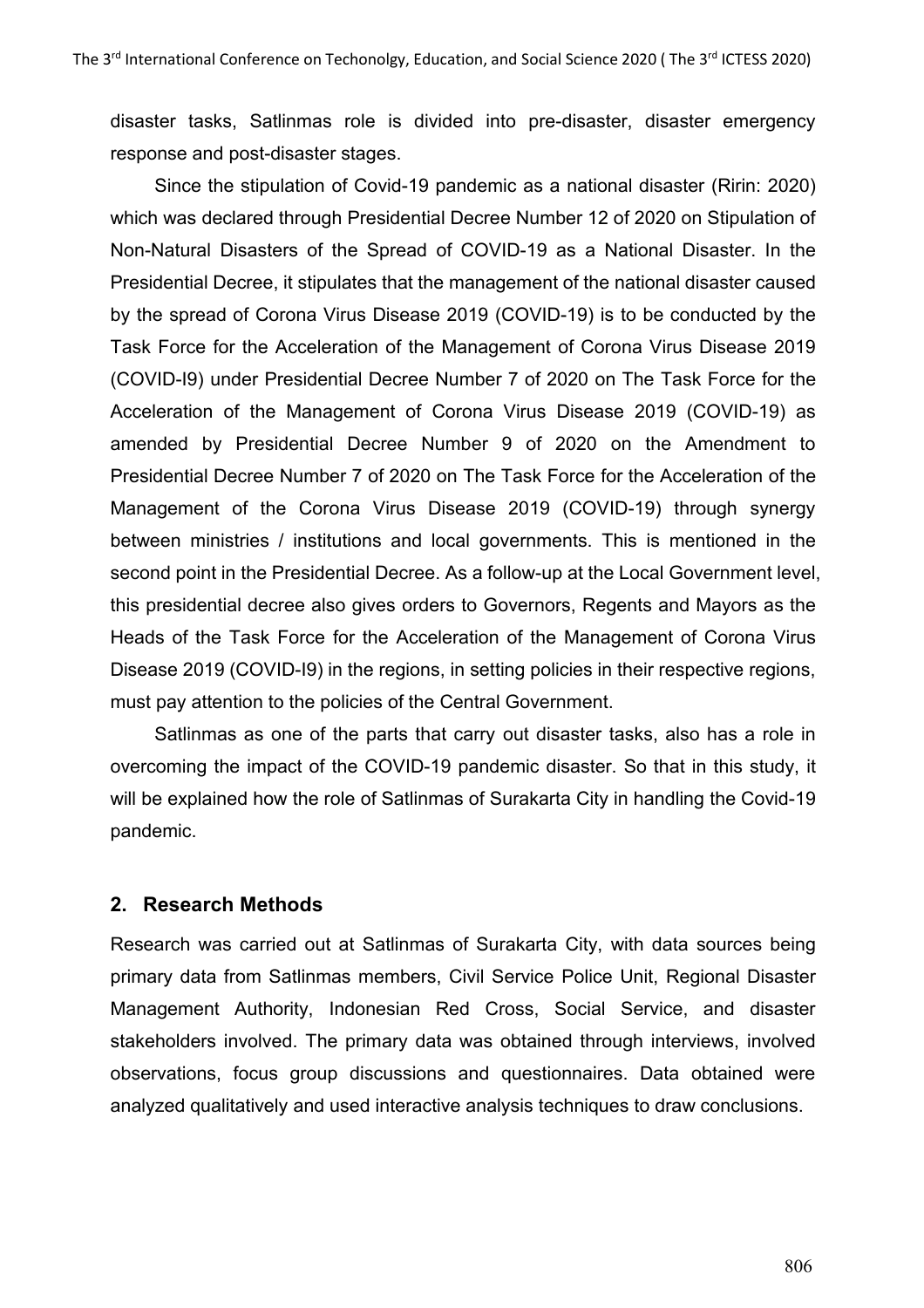### **3. Result and Discussion**

#### **3.1.Surakarta City Satlinmas Profile**

Local Government Administrators in the perspective of Law Number 23 of 2014 about Local Government, prioritize the implementation of Mandatory Government Affairs related to Basic Services. Implementation of Basic Services in Mandatory Government Affairs relating to Basic Services shall be guided by the minimum service standards set by the Central Government. Minimum Service Standards (SPM) are provisions regarding the type and quality of basic services that every citizen is entitled to at a minimum. The implementation of basic services is part of the implementation of mandatory local government affairs. SPM is positioned to answer important issues in local government administration, especially in providing basic services that lead to the creation of people's welfare. People's welfare is a state goal guaranteed by the constitution. In its application, SPM must guarantee public access to basic services from the Local Government in accordance with the measures set by the government. According to the Regulation of the Minister of Home Affairs Number 6 of 2007 Article 4 basic services are part of the implementation of mandatory affairs and have the characteristics of very basic services, are entitled to a minimum of every citizen, guaranteed availability by the constitution and international conventions, supported by the latest data and information complete and does not generate material benefits.

The Surakarta City Government, which is administratively a city in Central Java Province, has a population of 519,587 people (2019) and a density of 11,798.06 / km. As an effort to realize SPM in the field of public protection carried out the recruitment of linmas members from community in surakarta city. The ideal number of Satlinmas is one number of community organization members compared to number of residents (1: 1000). The members come from representative elements of each local community and are domiciled in the District and Neighborhoods.

A long history before the birth of Local Government Regulation Number 12 of 2018 concerning Public Protection, regulations regarding the management of public protection (Linmas) are regulated in Mayor Regulation Number 7 of 2017 about Public Protection Units (Satlinmas) and previously with Mayor Regulation Number 58-A of 2012 Public Protection Unit. Empowerment of Satlinmas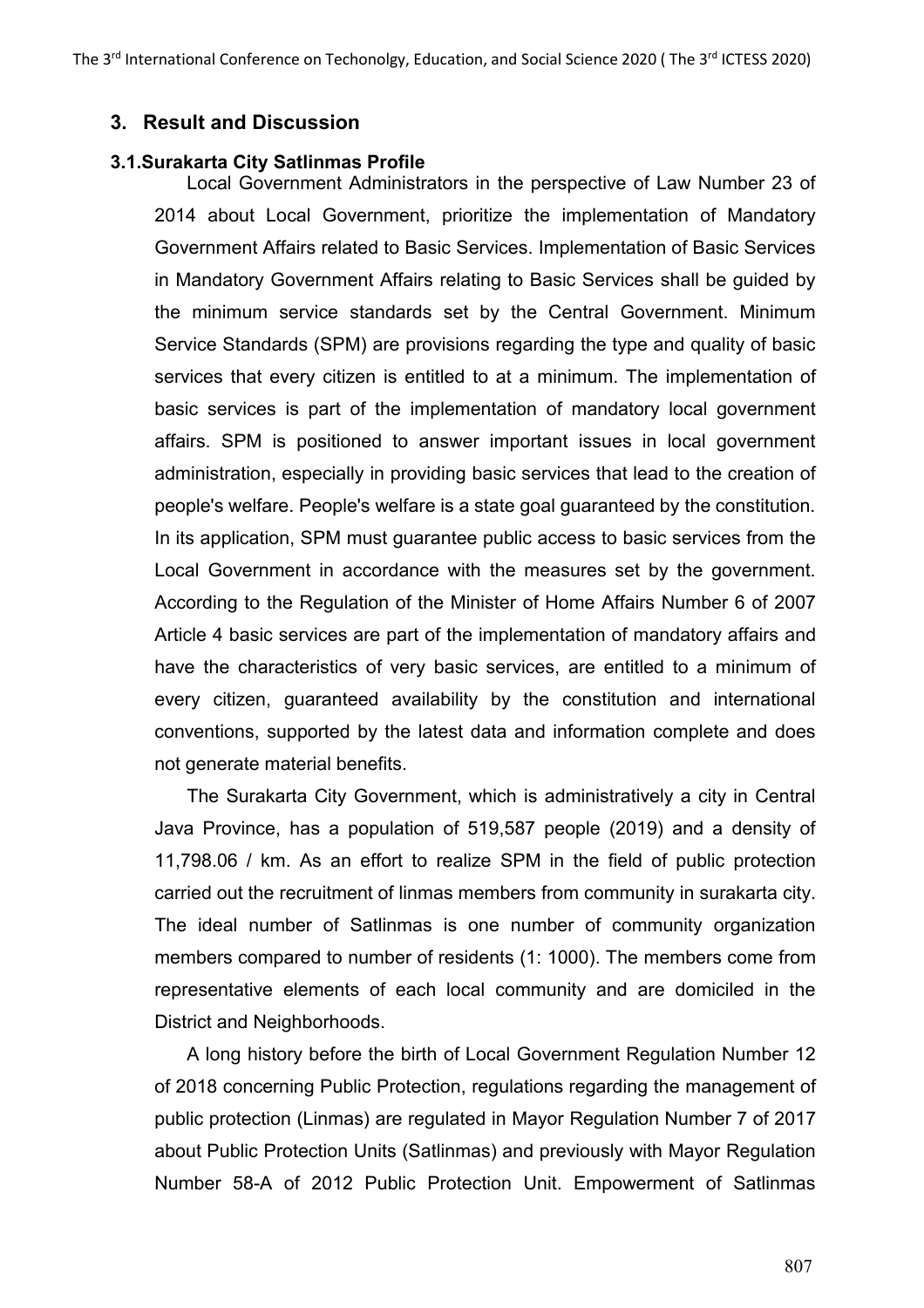members is an inseparable part of the implementation of peace, public order and public protection. The empowerment of Satlinmas members is carried out to increase the capacity of Satlinmas members in carrying out their duties.

Based on Government Regulation No. 16 of 2018 about the Civil Service Police Unit (Satpol PP) which regulates that one of the Satpol PP's duties is to provide public protection, so structurally Satlinmas is **under the authority of Satpol PP**. Based on the main duties and functions of the public protection unit which is structurally under the Civil Service Police Unit and spiritually the voluntary recruitment process of public protection unit (Satlinmas) members requires the participation of other stakeholders in carrying out the role of implementing disaster mitigation functions.

The main tasks and functions of the public protection unit:

- **assist in disaster management including risk reduction / mitigation,** evacuation and rehabilitation;
- **EXECT** assist Satpol PP and TNI / POLRI in creating security, peace and public order;
- **assist in social activities;**
- assisting with the handling of peace, order and security in the administration of elections; and
- **assisting the country's defense efforts.**

Based on this role, it can be concluded that the role of public protection is limited to that of assistants, in the sense that public protection units are not at the forefront of the disaster management function. However, members of public protection who are representatives of elements from each region, both sub-districts and villages, have strong emotional ties in each area where the Satlinmas member comes (Joko P: 2020). Apart from the element of representation from each neighborhoods or village area, members of public protection also know empirically character of population and geographically about their respective areas. The limitations of members of Satlinmas from internal and external elements encourage the need for a collaboration of elements involved, for example BPBD (Regional Disaster Management Authority), SAR (Search and Rescue Agency), DAMKAR (firefighters). Many factors hinder the performance of public protection. The role of Satlinmas in disasters in assisting disaster-related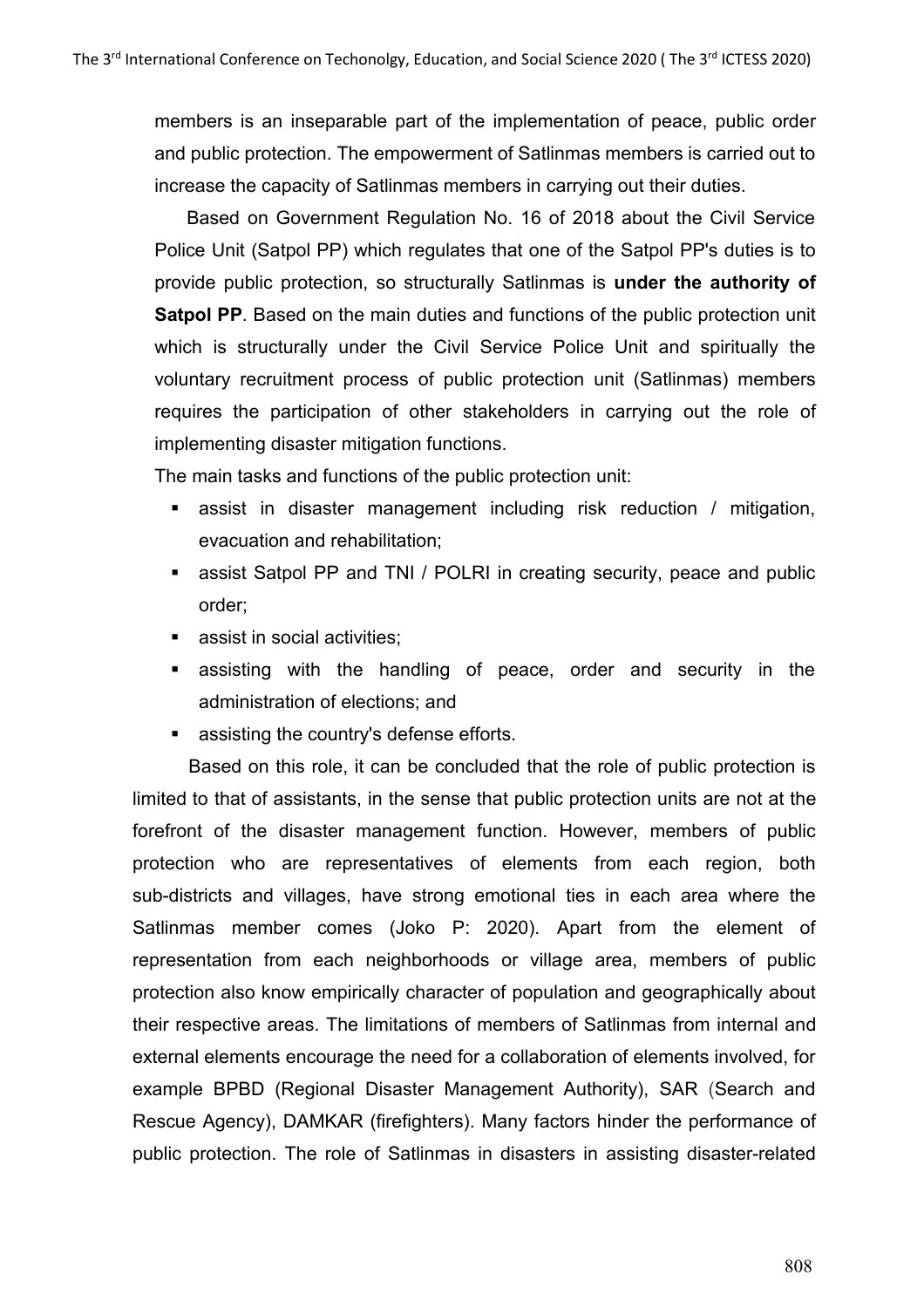agencies such as BPBD (Regional Disaster Management Authority), PMI (Indonesian Red Cross), SAR (Search and Rescue Agency) (Joko P: 2019).

# **3.2. The Role of the Satlinmas of Surakarta City in Handling Covid-19 Pandemic**

According to Law Number 24 of 2007, Disaster shall mean an event or a series of events threatening and disturbing the community life and livelihood, caused by natural and/or nonnatural as well as human factors resulting in human fatalities, (Boudreaux:2019) environmental damage, loss of material possessions, and psychological impact. Disasters can be categorized into three things, namely:

- 1. Natural disaster shall mean an event or a series of events caused by nature such as earthquake, tsunami, volcanic eruption, flood, drought, typhoon, and landslide.
- 2. Nonnatural disaster means a nonnatural event or a series of nonnatural events such as technological failure, modernization failure, and **epidemic**.
- 3. Social disaster means an event or a series of events caused by humans, which include social conflicts between community groups, and terrorism. Floods, landslides, tornadoes, abrasions and drought are considered natural disasters because they are caused by natural factors.

Disease outbreaks as one of the types of non-natural disasters that hit Indonesia are a real threat to the safety of nation. As a factual threat, this outbreak is a potential disaster, which is described in Law Number 24 of 2007 concerning Disaster Management. The spread of corona virus (Covid-19) is a threat (hazard) of potential disasters for national interests and conditions, which in this case can include natural disasters, man-made disasters or a combination of the two (Samodro Eko: 2020).

In relation to Covid-19 pandemic, this is considered a non-natural disaster, where Article 6 letters a and b of Law Number 24 of 2007 concerning Disaster Management describe that the government's responsibility for disaster management, disaster risk reduction and integration thereof into development program. In addition, protection is implemented for communities affected by disasters.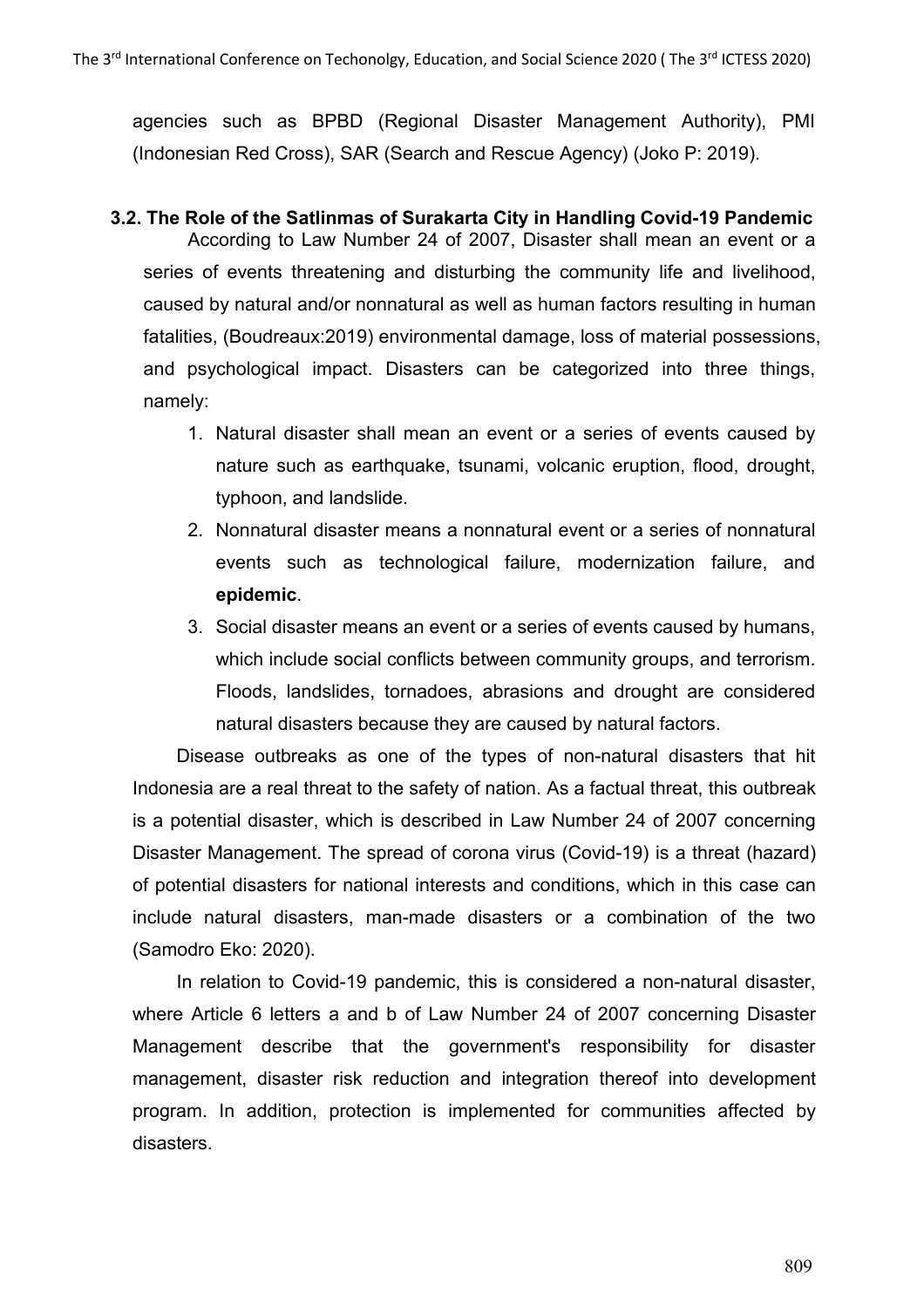Based on the Decree of the Head of the Surakarta Civil Service Police Unit Number 346 / II / IV / 2020 concerning Standard Operational Procedures (SOP) on the Role of the Public Protection Unit (SATLINMAS) in Disaster Management. In the SOP, the role of Satlinmas is divided into pre-disaster, disaster emergency response, and post-disaster. The implementation of the SOP has been carried out in the role of disaster assistance by the Satlinmas of Surakarta City which is also manifested in subscribing to the Covid-19 pandemic which is described as follows:

1.PRA (Preventive / Preventive)

In the pre-disaster stage is an effort to prevent or break the transmission of covid-19, the efforts carried out by the public protection unit is to conduct socialization in their respective regions about healthy cultural behaviors (PHBS) such as hand washing, keeping distance, using masks. At this stage, members of the public protection unit always appeal to the public to prevent the transmission of Covid-19 in their respective areas.

When there is report from the public about information of potential residents who are sick and lead to symptoms of Covid-19 and check the accuracy of the report by using the Covid-19 protocol and report to the task force and related agencies in the local village area for follow-up. Furthermore, providing security and guarding for the location of the community affected by Covid and guarding for residents who carry out independent isolation from these communities. Report the results of location security and evacuation activities to people affected by Covid-19 and report the results of work to the local village area task force and related stakeholders.

#### 2. EMERGENCY RESPONSE (Handling)

The next stage is emergency response for COVID-19 pandemic that has occurred. The implementation stage of SOP coincides with status of Surakarta city starting March 16, 2020, becoming the Extraordinary Condition (KLB) of Covid-19. The policy implemented on March 16 - May 30 implements quarantine of migrants coming from outside Surakarta, namely Jakarta (coinciding with Eid al-Fitr 2020). The quarantine policy places travelers from outside the region in Ghaha Wisata Niaga, Dalem Tjokrosoemartan, and Dalem Priyomartaman. In the function of carrying out this quarantine, the Satlinmas members also picked up the travelers in their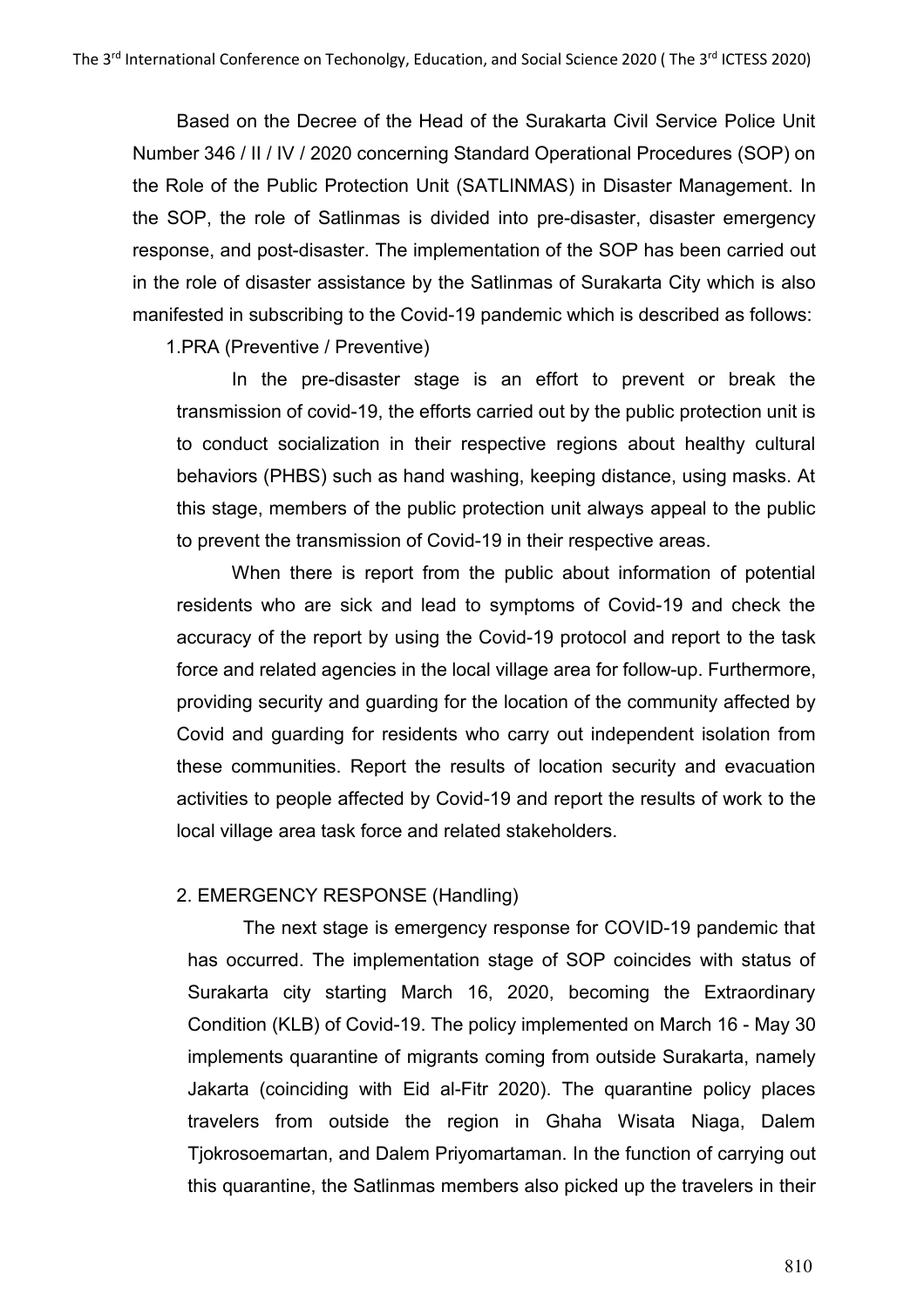respective areas to be taken and undergo quarantine. Other Satlinmas member roles is to help distribute logistics / assistance to citizens who carry out self-isolation. In addition, the policy of providing social assistance funds (Bansos) to communities that need Satlinmas role helps the process of distribution and data collection, and regional security at the time of receipt of social assistance.

3.PASCA (Conditioning)

The next stage is post-disaster, considering the Covid-19 pandemic has not shown symptoms subsided so the role of Satlinmas in this case is to provide reporting of the results of monitoring in region to community who have finished treatment because of covid and have been declared cured and provide supervision and monitoring of the implementation of self-isolation in residents who are confirmed positive Covid-19.

In connection with the Surakarta Mayor Regulation Number 10 of 2020 concerning Guidelines for Implementation of Covid-19 Handling in the Surakarta city, Satlinmas is also involved in it. Satlinmas' involvement in enforcing guardians is to socialize in the environment related to 3M's principles, namely wearing masks, maintaining distance, and washing hands. Regarding the findings on violation of health protocols in environment, Satlinmas members will politely remind the community to implement health protocol.

In the event that there is a justisia operation carried out by Civil Service Police Unit, Police and related agencies, Satlinmas will also assist in the operation, by providing assistance in accordance with the duties and functions of protecting community.

## **4. Conclusions and suggestions**

Role of Public Protection Unit (Satlinmas) in handling Covid-19 carries out assistance duties to agencies related to Covid-19 management in the Surakarta city. The role of assistance includes preventing the spread of Covid-19 by conducting socialization in their respective environments about clean and healthy living habits including washing hands, maintaining distance and using masks. In the emergency response phase for the Covid-19 disaster, SATLINMAS carried out assistance